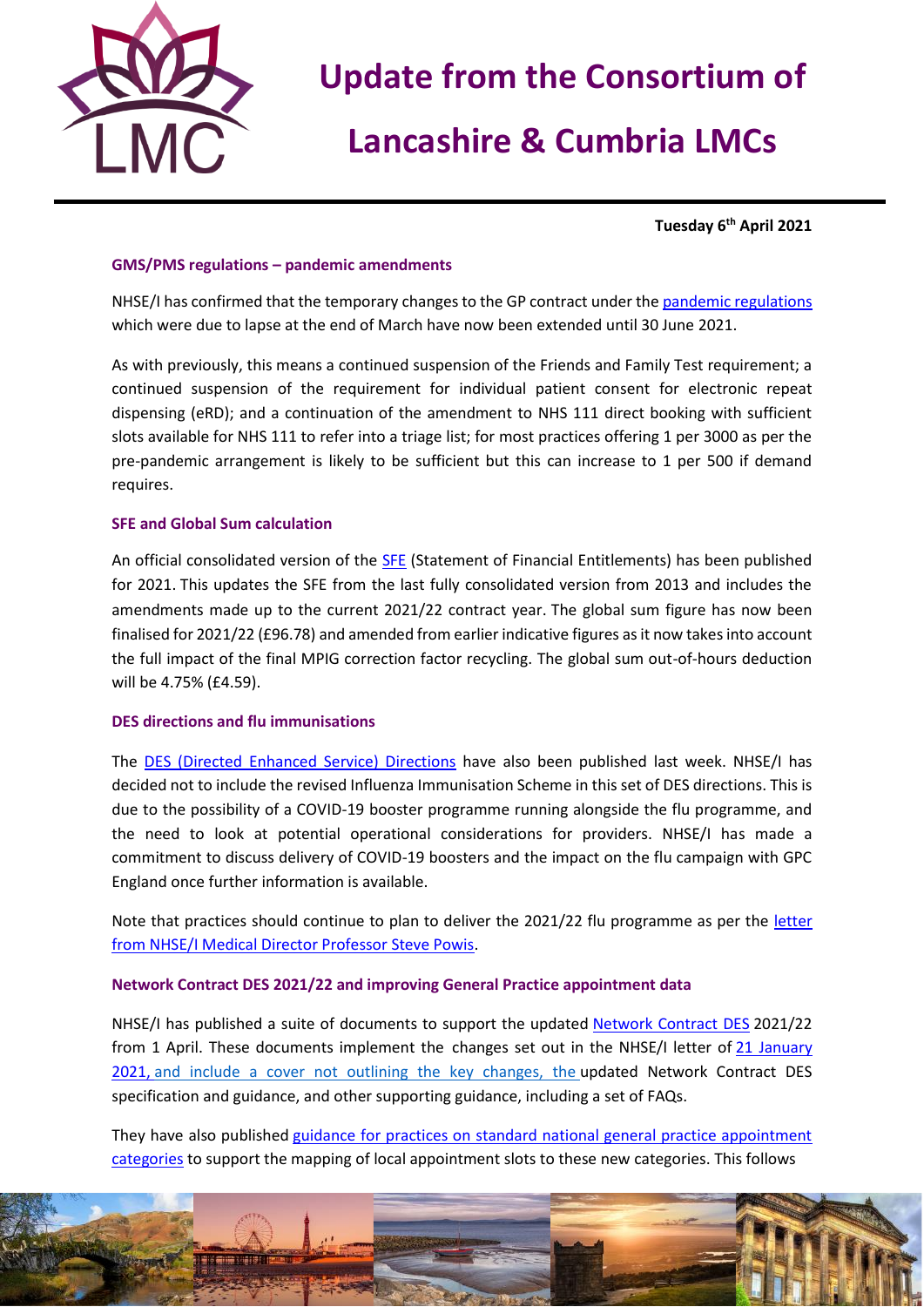

# **Update from the Consortium of**

## **Lancashire & Cumbria LMCs**

joint NHSE/I and GPC England guidance published in August 2020, which introduced an agreed definition of general practice appointment.

There is also new guidance on PCNs implementing the [Investment and Impact Fund](http://tracking.vuelio.co.uk/tracking/click?d=5vy-UT2i5wRROjm0vNX-mtykcjDDZzODmKw4CWWF--_l4V3TQcg9vI2HvEcYjlo22XKB-jFXuk0VvPGIwD9gy0RRoqAjs5s8BXy0o46DExkKteQjpTRBnzTOgiMIGLPgzupbEeHb1V9bfLtvCknuQgR4XxfZUxdoIWUTeztL3HejbEt2YNzwc6G_CyCnvQXTOCQ9k4Qv8xct7MN0uCL770nSWW6HwK09H393_oaOPz2YztA4RmQo--rWP_wEfxA4Ld7mFTmqNubZeIKs-54Ae7DgH2o9443ac25R7yGxgI8fn_5BDHARwQcKVfBow9cBew2_gcPhQJZglvU1LBBZF36EIm3KlMEJiUafRv3yQkyzar5-F6hU4KknxJp68X2cLUQETl-XblTBL6IbbiZ29tFGiy5NY6WSfOzAcZJp2eso7P16VSW3hZwEbDxhzQMzsQGPuvNT6zK-GaLibwXAuh4t7SwX_3dva64dbXr9UDbi0) for their practices as per the requirements set out in the Network Contract DES.

Access all the guidance [here](https://www.england.nhs.uk/gp/investment/gp-contract/)**.** 

### **COVID-19 vaccination programme**

Vaccinations sites are encouraged to continue their efforts in maximising uptake in cohorts 1-9 during April, focusing on those in the lower cohorts first, which are yet to be vaccinated.

The [JCVI is recommending that adults who are over 16 and living with adults who have weakened](https://www.gov.uk/government/news/new-vaccine-advice-for-adults-living-with-adults-who-are-immunosuppressed)  [immune systems,](https://www.gov.uk/government/news/new-vaccine-advice-for-adults-living-with-adults-who-are-immunosuppressed) such as those with blood cancer, HIV or those on immunosuppressive treatment including chemotherapy should be prioritised for the COVID-19 vaccine. NHSE/I has [written](https://www.england.nhs.uk/coronavirus/publication/vaccination-of-adult-household-contacts-of-severely-immunosuppressed-individuals-alongside-jcvi-priority-cohort-6-and-completion-of-cohorts-1-9/) to practices about the [next steps,](https://www.england.nhs.uk/coronavirus/publication/vaccination-of-adult-household-contacts-of-severely-immunosuppressed-individuals-alongside-jcvi-priority-cohort-6-and-completion-of-cohorts-1-9/) including a template letter practices can use to inform patients that their adult household contacts are eligible to have the COVID-19 vaccination, and also published [operational guidance](https://www.england.nhs.uk/coronavirus/publication/jcvi-cohort-6-adult-household-contacts-of-adults-with-severe-immunosuppression-operational-guide/) to vaccinate this cohort.

A statement is expected shortly from JCVI on details relating to the next phase of vaccination for groups 10-12.

#### **Maximising vaccine uptake in underserved communities**

NHSE/I has published a problem-solving [framework to help maximise vaccine uptake in underserved](https://www.england.nhs.uk/coronavirus/publication/maximising-vaccine-uptake-in-underserved-communities-a-framework/)  [communities,](https://www.england.nhs.uk/coronavirus/publication/maximising-vaccine-uptake-in-underserved-communities-a-framework/) setting out best practice and practical guidance for implementing a range of interventions to ensure equitable access to COVID-19 vaccination and drive uptake.

### **Pinnacle now features reporting functionality**

Pinnacle has now released reporting functionality in their platform. This move comes after lobbying from both GPC England and the Joint GP IT Committee, calling for a solution to support PCN-led vaccination sites with reporting. To support users with their service delivery Pinnacle have introduced several service reports that can now be accessed from the "Reports" tab. Only users with the "Site administrator – user management" permission will be able to see this tab. Please follow instructions sent out in LVS email. All requests for access to PID extracts will be subject to an approval from Pinnacle on behalf of NHS England. For further queries please contact the National Service Desk: Telephone: 0300 200 1000; Email[: vaccineservicedesk@england.nhs.uk](mailto:vaccineservicedesk@england.nhs.uk)